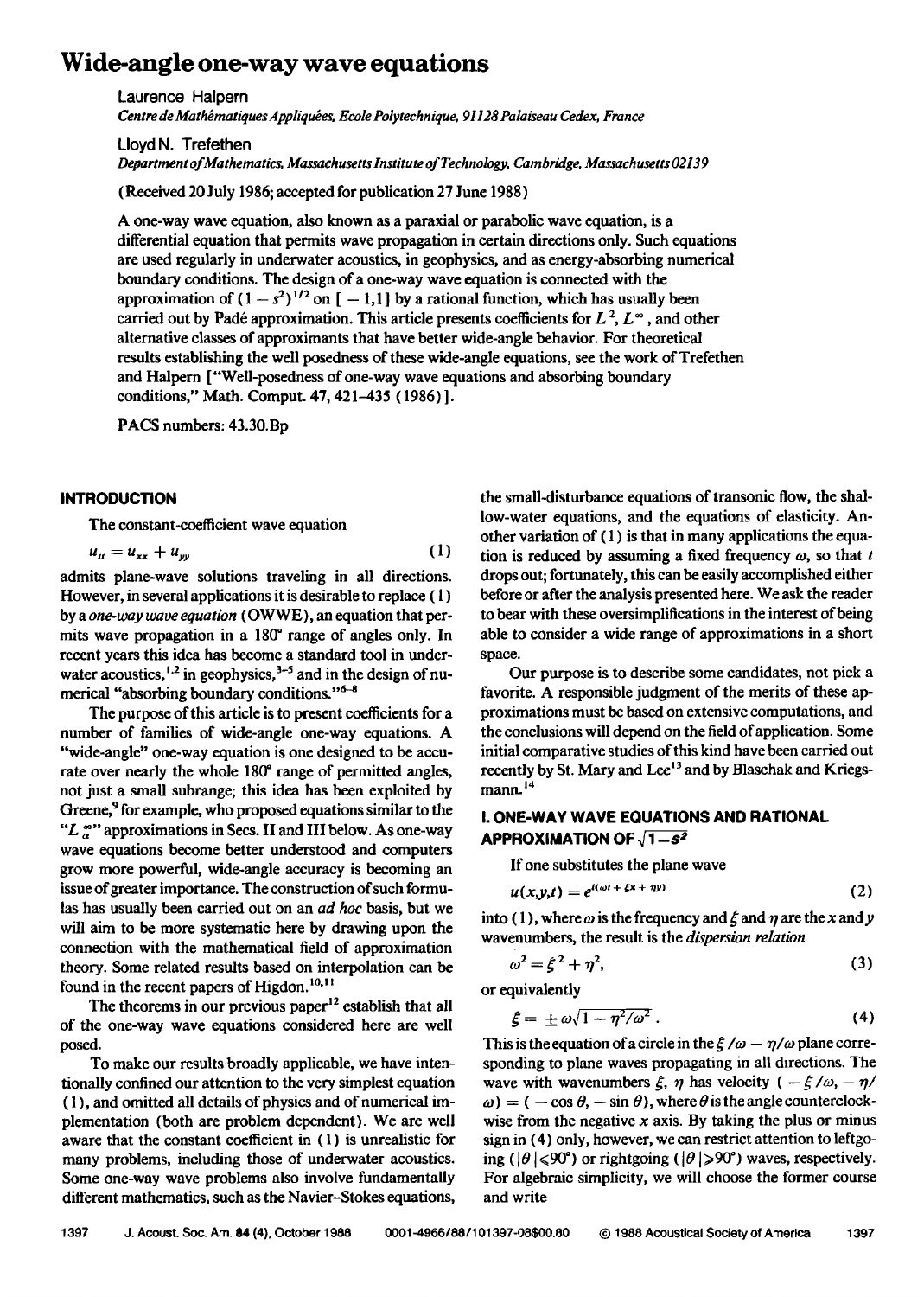$$
\xi = +\omega\sqrt{1-s^2} ,
$$

**DISPERSION RELATION FOR IDEAL OWWE, (:5)** 

**with** 

$$
s = \eta/\omega = \sin \theta \in [-1,1], \quad \theta \in [-90^\circ, 90^\circ]. \tag{6}
$$

**See Fig. 1.** 

**Because of the square root, (5) is not the dispersion relation of any partial differential equation, but of a pseudodifferential equation. The idea behind practical one-way wave equations is to replace the square root by a rational**  function  $r(s)$  of type  $(m,n)$  for some m and n; that is, the ratio of a polynomial  $p_m$  of degree m and a polynomial  $q_n$  of **degree n:** 

 $r(s) = p_m(s)/q_n(s)$ .

**Then (5) becomes** 

$$
\xi = \omega r(s),
$$

**DISPERSION RELATION FOR APPROXIMATE OWWE,** 

**(7)** 

for the same range (6) of s and  $\theta$ . By clearing denominators, **we can transform (7) into a polynomial of degree**   $\max\{m, n+1\}$  in  $\omega$ ,  $\xi$ , and  $\eta$ , and this is the dispersion rela**tion of a true differential equation. For example, suppose**   $r(s)$  is the type  $(2,2)$  Padé approximant,

$$
r(s) = (1 - \frac{3}{4}s^2)/(1 - \frac{1}{4}s^2),
$$

which interpolates  $\sqrt{1-s^2}$  six times at the origin, i.e.,  $r(s) - \sqrt{1 - s^2} = O(s^6)$ . Then (7) becomes

$$
\xi \left(1 - \frac{1}{4} \frac{\eta^2}{\omega^2}\right) = \omega \left(1 - \frac{3}{4} \frac{\eta^2}{\omega^2}\right)
$$

**or** 

$$
\xi\omega^2-\tfrac{1}{4}\xi\eta^2=\omega^3-\tfrac{3}{4}\omega\eta^2,
$$

**which corresponds to the differential equation** 

$$
u_{xii} - \frac{1}{4} u_{xyy} = u_{iii} - \frac{3}{4} u_{yy}.
$$
 (8)

This is sometimes known as the 45<sup>°</sup> equation, because it has high accuracy approximately in the range  $|0| \leq 45^{\circ}$ .

Thus at an abstract level, designing one-way wave equations can be reduced to the problem of finding rational approximations  $r(s)$  to  $\sqrt{1-s^2}$  for  $s \in \{-1,1\}$ , i.e., for  $\theta \in ]-90^\circ,90^\circ]$ . (In the literature, the derivation is often not **presented this way, but the approximation of the square root** is implicit.) Figure 2 illustrates this approximation problem. **For simplicity, we will restrict attention to functions r(s)**  that are even [i.e.,  $r(-s) = r(s)$ ], which implies that m and *n* are even (see Ref. 12 for the general case). The ques-







**FIG. 2. The approximation problem:**  $r(s) \approx \sqrt{1-s^2}$ .

**tion is, what approximation strategies will lead to the best results?** 

**As mentioned above, the standard choice in the past has**  been Padé approximation, which refers to maximal-order interpolation at the origin  $s = 0$ ,  $\theta = 0^{\circ}$ . (Padé approxima**tion is equivalent to the truncation of an appropriate continued fraction expansion.) For a low order such as**   $(m,n) = (0,0)$ , not much choice is available, but as one **moves to approximations of type (2,0), (2,2), or higher, it becomes less clear that it is a good idea to concentrate all of**  the points of interpolation in one place. In some applica**tions, it may be better to spread them throughout**   $s \in [-1,1], \theta \in [-90^\circ, 90^\circ]$ . That is the idea behind the al**ternative families of approximations in this article.** 

**The most accurate approximants are generally obtained**  with  $m = n$  or  $m = n + 2$ , and in some applications, these **are also the only ones that lead to well-posed differential equations. Therefore, we will restrict our attention to these two cases. Given m and n, it is possible to find a rational**  function  $r(s)$  that interpolates  $\sqrt{1-s^2}$  in an arbitrary set of  $m + n + 2$  points symmetrically located in  $[-1,1]$ , but no **more than this. We will assume that the number of points of**  interpolation is exactly  $m + n + 2$ , which guarantees well **posedness. (See Ref. 12 regarding all of the above asser**tions.) Moreover, as Higdon has pointed out,<sup>10</sup> an approximation with fewer than  $m + n + 2$  points of interpolation can always be improved at every point  $s \in [-1,1]$  and hence **is of no practical interest. By the formula given above, the order of the corresponding one-way wave equation will be**   $K = \frac{1}{m} (m + n + 2)$ . Let  $\pm s_1, \dots, \pm s_k$  denote the 2K points of interpolation in  $[-1,1]$ , counted with multiplicity, and  $\pm \theta_1$ ,...,  $\pm \theta_{\kappa}$  the corresponding angles in [ -90°,90°]. **These are the angles at which the one-way approximation will be exact. Here is a summary of the notation:** 

**Rational type of r(s):** 

 $(m,n)$ ,  $m,n=0,2,4,..., m=n$  or  $m=n+2$ .

**Order of one-way wave equation:** 

 $K = \frac{1}{2}(m + n + 2) = 1,2,3,...$ 

Number of points of interpolation in  $[-1,1]$ :

$$
2K=2,4,6,\ldots
$$

**Points of interpolation:** 

$$
\pm s_1 = \pm \sin \theta_1, \dots, \pm s_K = \pm \sin \theta_K.
$$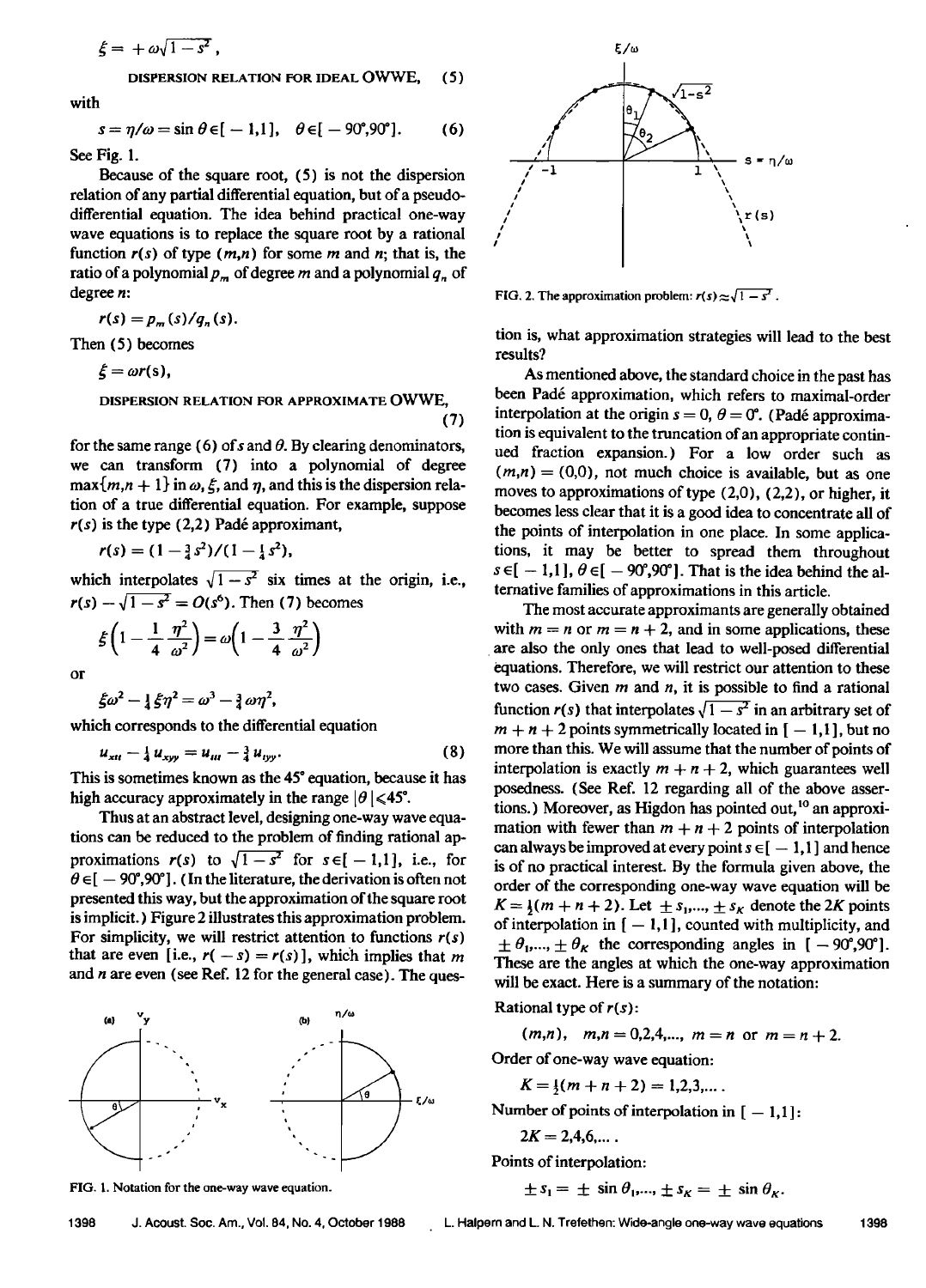**The interpolating polynomial can be constructed by a mechanical procedure which goes back at least to Newman**  in 1964.<sup>15</sup> Let  $p$  be a nonzero polynomial of degree  $K$  that is **zero at**  $\sqrt{1 - s_k^2}$  for each k, and set

$$
r(s) = \frac{p(t) + p(-t)}{[-p(t) + p(-t)]/t},
$$
\n(9)

where  $t = \sqrt{1-s^2}$ . Since the numerator is even as a function **oft, it is a polynomial in s of degree m, and since the denomi**nator is even as a function of t, it is a polynomial in s of degree *n*. Also, since  $|p(-t)| > |p(t)|$  for  $t > 0$  and  $p'(0) \neq 0$ ,  $r(s)$ can have no poles or zeros in  $[-1,1]$ . [We assume that at most one  $s_k$  is 1, and we exclude the trivial case  $K = 1$ ,  $s_k = 1$ ,  $r(s) \equiv 0$ . Thus  $r(s) = \sqrt{1 - s^2}$  is equivalent to

$$
p(t) + p(-t) = -p(t) + p(-t),
$$

that is,  $p(t) = 0$ . In other words, (9) interpolates  $\sqrt{1 - s^2}$  at the points  $\pm s_k$ .

#### **II. SEVEN FAMILIES OF APPROXIMATIONS**

**This section defines the seven families of approximations we have chosen to consider, and indicates how their coefficients can be computed. For families 1, 2, 6, 7, the approximations are known essentially in closed form, while families 3, 4, 5 require iterative computations. The next section gives numerical results.** 

#### A. Padé

In Padé approximation, all  $m + n + 2$  points of interpolation coincide at  $s = \theta = 0$ ; when  $n = 0$  the Padé approximant is a truncated Taylor series. The type (0,0) Padé oneway wave equation is  $u_x = u_t$ , the "5<sup>°</sup> equation," which is inadequate for most purposes. The type (2,0) Padé one-way wave equation is  $u_{xt} = u_u - \frac{1}{2} u_{yy}$ , the "15° equation" or the **original "parabolic wave equation," and this has been used**  in numerous applications. The type (2,2) Padé one-way wave equation given in (8), the "40" or "45° equation," has **also been used fairly often, for example by Claerbout and Clayton in geophysics, 4'• by Engquist and Majda for absorb**ing boundary conditions,<sup>6,7</sup> and by Botseas et al. in under**water acoustics. •6 The (4,2) and (4,4) approximants have been proposed in Ref. 17 and Refs. 18 and 19, respectively.** 

Padé approximants to  $\sqrt{1-s^2}$  can be computed by the **general interpolation procedure of the last section, summarized in (9), and this is what we have done in our computer program. An alternative approach is to use the fact that the Pad6 approximants of types (0,0), (2,0), (2,2), (4,2),..., are the successive convergents of the continued fraction expansion 3.7** 

$$
\sqrt{1-s^2} = 1 - \frac{s^2}{2-2} - \frac{s^2}{2-2} \cdots. \tag{10}
$$

**One readily sees that these approximations satisfy the recurrence relation** 

$$
r^{(1)}(s) \equiv 1, \quad r^{(K+1)}(s) = 1 - s^2/[1 + r^{(K)}(s)], \quad K > 1.
$$
\n(11)

**They can also be represented explicitly by the formula** 

where  $U_K$  is the K th Chebyshev polynomial of the second kind, and  $U_K^*$  is its "reciprocal polynomial" kind, and  $U^*_{K}$  is its "reciprocal polynomial"  $U_K^*(s) = s^N U_K(s^{-1})$  (see Ref. 20).

#### **B. Interpolation in Chebyshev points**

**The simplest way to distribute interpolation points**  around  $[-1,1]$  would be to place them at equal intervals, **but this produces very poor approximations--the "Runge**  phenomenon."<sup>21</sup> A standard alternative choice is the set of Chebyshev points in  $[-1,1]$ , which amounts to equal spacing with respect to  $\theta$ :

$$
s_k = \sin \theta_k, \quad \theta_k = -\pi/2 + [\pi(k - \frac{1}{2})]/2K, \quad 1 \le k \le 2K. \tag{13}
$$

**The Chebyshev points are distributed more densely near**   $s = \pm 1$  than near  $s = 0$ , and indeed this is true of all of our **approximations except Pad6 (see Fig. 5 below). The higher density near the end points is necessary for good wide-angle behavior because of the square-root singularities there.** 

**We computed approximants of this kind by the general procedure (9).** 

#### **C. Least-squares or L=**

A type  $(m,n)$  least-squares approximation to  $\sqrt{1-s^2}$  is **defined by the condition** 

$$
\|\sqrt{1-s^2} - r(s)\|_2
$$
  
=  $\left(\int_{-1}^{1} \left[\sqrt{1-s^2} - r(s)\right]^2 ds\right)^{1/2}$  = minimum, (14)

**where the minimum is taken over all rational functions of**  type  $(m,n)$ . Computing linear  $(n = 0)$  least-squares fits is **easy, but in nonlinear cases one must resort to an iterative process. To do this, we again took advantage of the interpo**lation procedure of the last section, and chose  $s_1, \ldots, s_k$  as **independent variables (rather than the coefficients of r} to be adjusted to minimize (14). At this point, one could make use of a general software product for multivariate nonlinear least-squares calculations, perhaps after first introducing a**  transformation from the constrained variables  $0 < s_1$  $\langle \cdots \langle s_{\kappa} \rangle$  to unconstrained variables  $\sigma_{\kappa} \in (-\infty, \infty)$ . **Instead, we simply performed a sequence of univariate least**squares minimizations, optimizing  $s_1 \in (0,s_2)$ ,  $s_2 \in (s_1,s_3)$ , **and so on cyclically until convergence was achieved. This works very well in practice, and we have little doubt that our results represent unique best L<sup>2</sup> fits to**  $\sqrt{1-s^2}$ **, although we** do not have a proof of this. (In general, nonlinear  $L^2$  ap**proximations are not unique, and have no simple characterization?)** 

**One-way wave equations based on least-squares approx**imation have been computed previously by Lindman,<sup>8</sup> Bamberger et al.,<sup>23</sup> and Wagatha.<sup>24</sup> The first two of these use an **L 2 problem defined slightly differently from ours, so their results are not directly comparable. Wagatha's least-squares approximations are the same as ours, but he considers only the cases (0,0) and (2,0) that can be determined analytically**  (see Table I).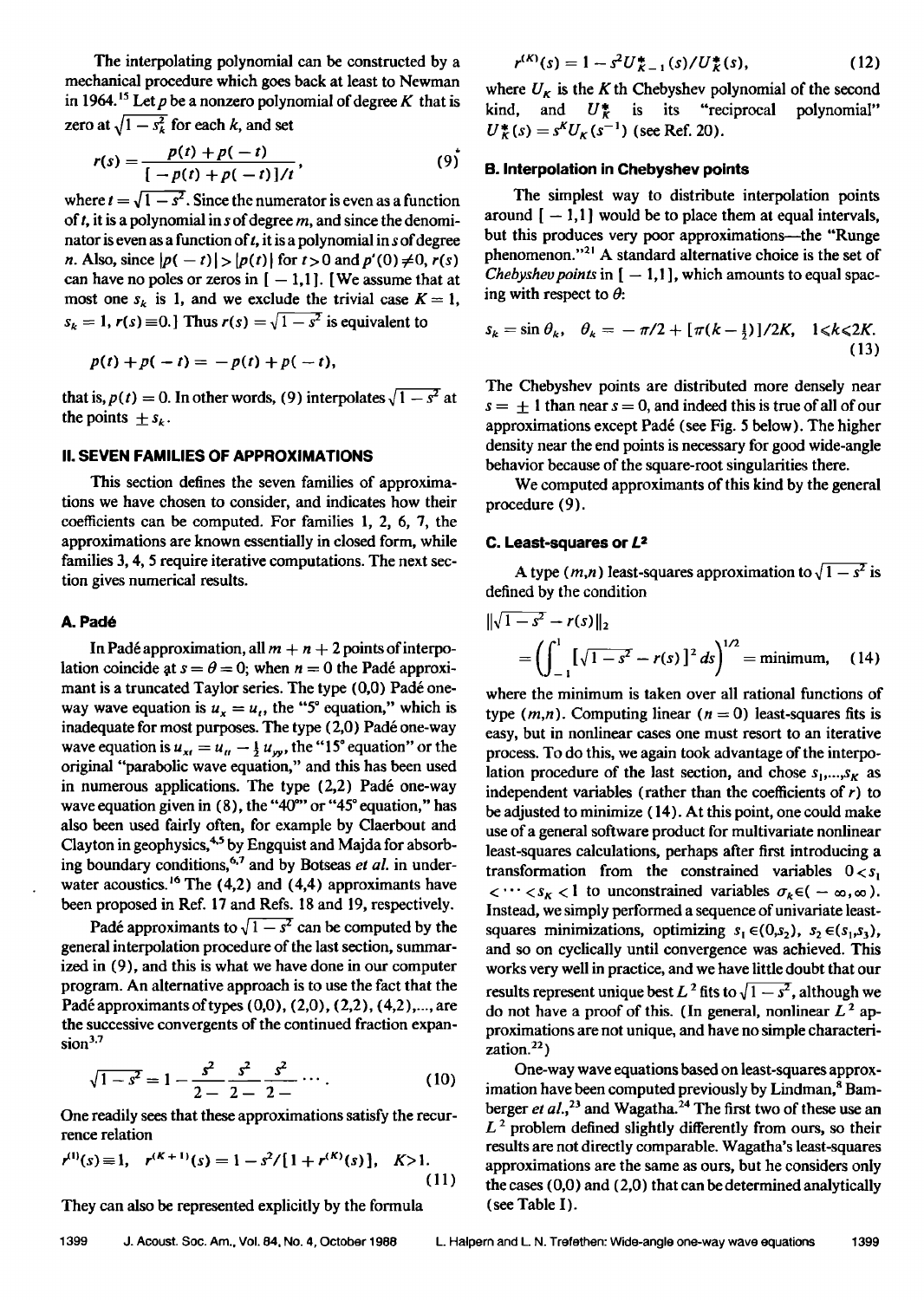**The dashed line of Fig. 2 represents the least-squares one-way wave equation of type (2,0).** 

## **D. Chebyshev or**  $L^{\infty}$

A type  $(m,n)$  Chebyshev or  $L^{\infty}$  approximation to  $\sqrt{1-s^2}$  is defined by the L  $\infty$  analog of (14),

$$
\|\sqrt{1-s^2} - r(s)\|_{\infty}
$$
  
=  $\max_{s \in \{-1,1\}} |\sqrt{1-s^2} - r(s)| = \text{minimum.}$  (15)

**This condition is guaranteed to determine a unique function r(s), which is characterized by an error curve that "equi**oscillates" between  $m + n + 2$  extreme values.<sup>25,12</sup> The two standard methods for computing rational  $L^{\infty}$  approxima**tions are the Remes algorithm and the differential correction algorithm, 21 but once again, we have chosen instead a simpler approach based on the interpolation formula (9).**  As in the  $L<sup>2</sup>$  case, we performed a cyclical sequence of univariate computations, choosing  $s_1 \in (0,s_2)$  to minimize the  $L^{\infty}$  norm in that interval, then  $s_2 \in (s_1, s_3)$  to minimize the  $L^{\infty}$  norm there, and so on. The process converges quickly, **and the construction guarantees that the resulting function has equiripple behavior and is therefore optimal.** 

## **E. Chebyshev on a subinterval, or**  $L^{\infty}_{\alpha}$

If the type (2,2) Padé approximant is regarded as a good fit for  $\theta \in [-\alpha, \alpha]$  with  $\alpha = 45^{\circ}$ , say, why not compute the actual best  $L^{\infty}$  approximant on that subinterval instead? The result will be a closer approximation in the  $L^{\infty}$  sense on both  $[-\alpha,\alpha]$  and  $[-90^\circ,90^\circ]$ , and it can be calculated by **the same cyclical iteration as above. This idea was first pro**posed by Greene.<sup>9</sup> In the experiments of the next section, we **have chosen the following values:** 

| (m,n) | α   |
|-------|-----|
| (0.0) | 10° |
| (2.0) | 20° |
| (2,2) | 45° |
| (4,2) | 60° |
| (4,4) | 75° |
|       |     |

#### **F. Interpolation in Newman points**

**Newman proved in 1964 that, whereas type (n,0) Che**byshev approximations to  $\sqrt{1-s^2}$  converge no faster than  $O(n^{-1})$  in the L  $\infty$  norm as  $n \to \infty$ , type  $(n, n)$  approximations have  $L \cong \text{error } O(e^{-C\sqrt{n}})$  for some  $C > 0$  (Ref. 15). The optimal constant was later shown to be  $C = \pi^{26}$ . New**man's proof is based on a clever choice of interpolation**  points for which the error can be shown to be  $O(e^{-\sqrt{n}})$ . One **reason we consider interpolation in these "Newman points" here is that it provides an easy and explicit method for ob**taining near-best one-way wave equations in the  $L^{\infty}$  sense. **Another is that Newman's idea gives insight about the clus**tering of interpolation points near  $s = +1$  for other high**accuracy approximations, even though his distribution of points is not precisely optimal.** 

**The Newman points are defined by** 

$$
s_1 = 1, \quad s_k = \sqrt{1 - \xi^{k-2}}, \quad 2 \le k \le K,\tag{16}
$$

**where** 

$$
\xi=e^{-1/\sqrt{K-1}}.
$$

**,Thus they are approximately geometrically distributed with**  respect to  $\theta$  near  $+90^\circ$ . One should bear in mind that New**man introduced these points only for their asymptotic be**havior as  $K \rightarrow \infty$ , so it might very well make sense to modify **the definition in some way to get better behavior for small K.** 

#### **G. Chebyshev-Pade**

Finally, Chebyshev-Padé approximation, introduced in the 1970s by Clenshaw and Lord and by Gragg,<sup>27,28</sup> is an analog of Padé approximation designed for the interval  $[-1,1]$  rather than the point  $s = 0$ . Let  $\sqrt{1 - s^2}$  be expand**ed in the Chebyshev series** 

$$
\sqrt{1-s^2} = \frac{2}{\pi} - \frac{4}{\pi} \left( \frac{1}{3} T_2(x) + \frac{1}{15} T_4(x) + \frac{1}{35} T_6(x) + \cdots \right),
$$
\n(17)

where  $T_k$  is the k th Chebyshev polynomial of the first kind (see Ref. 25). The type  $(m, n)$  Chebyshev-Padé approximation to  $\sqrt{1-s^2}$  is the unique rational function of that type **whose Chebyshev expansion matches (17) up to order**   $m+n+2$ :

$$
r(s) - \sqrt{1 - s^2} = O[T_{m+n+2}(s)].
$$

This is the same as the definition of a Padé approximation, **but with the Taylor series replaced by the Chebyshev series. The motivation behind it is that one can expect good approx**imation throughout  $[-1,1]$ , but without the need for the **iterative calculations involved in**  $L^2$  **and**  $L^\infty$  **approximation.** 

We computed coefficients of Chebyshev-Padé approximations by a standard procedure due to Gragg.<sup>28</sup> If z is a complex number on the circle  $|z| = 1$ , with complex number on the circle  $|z|=1$ ,  $s = \text{Re } z = \frac{1}{2}(z + z^{-1})$ , then (17) can be rewritten

$$
\sqrt{1 - s^2} = (2/\pi) \text{Re } h(z) = (1/\pi) [h(z) + h(z^{-1})]
$$
\n(18)

**with** 

$$
h(z) = \frac{1}{2} \left( z - \frac{1}{z} \right) \log \left( \frac{1+z}{1-z} \right)
$$
  
=  $1 - \frac{2}{3} z^2 - \frac{2}{13} z^4 - \frac{2}{33} z^6 - \cdots$  (19)

Let  $R(z)$  be the type  $(m,n)$  Padé approximation to (19), **which is equal to the K th convergent of the continued fraetion** 

$$
h(z) = 1 - \frac{2z^2}{3} - \frac{3z^2}{5} - \frac{8z^2}{7} - \frac{15z^2}{9} - \frac{24z^2}{11} \cdots
$$
 (20)

**Then** 

$$
r(s) = (2/\pi) \operatorname{Re} R(z) = (1/\pi) [R(z) + R(z^{-1})]
$$
\n(21)

**is the Chebyshev-Pad6 approximation of the same type to**   $\sqrt{1-s^2}$ .

**This is the only one of our seven approximations for**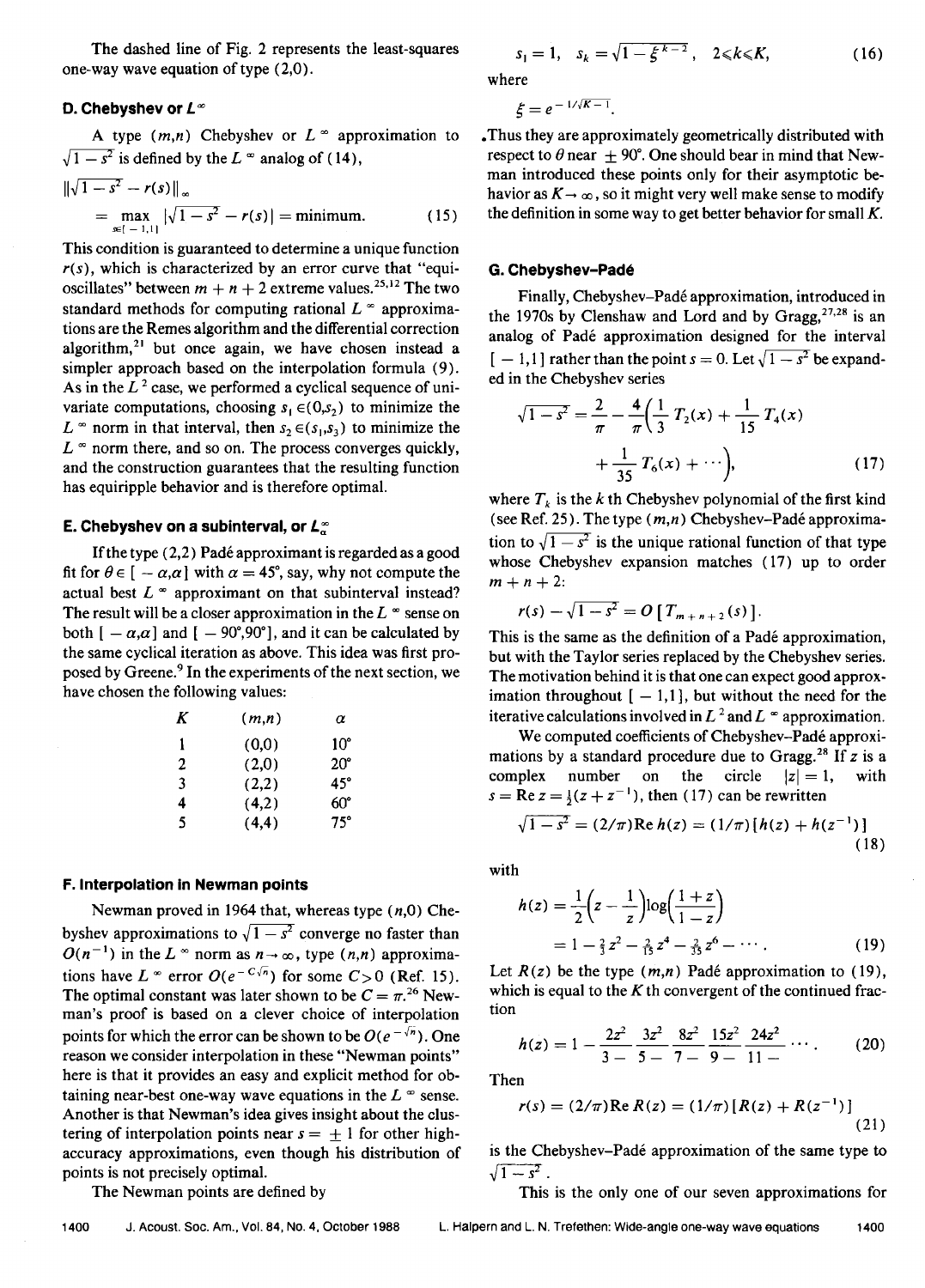**TABLE 1. One-way wave equations of orders 1 and 2.** 

|                  | $K=1$                   | $K=2$                                                                         |  |
|------------------|-------------------------|-------------------------------------------------------------------------------|--|
|                  | (0,0)                   | (2,0)                                                                         |  |
| Padé             | $u_{r} = u_{r}$         | $u_{st} = u_{tt} - \frac{1}{2} u_{ss}$                                        |  |
| Chebyshev points | $u_x = (1/\sqrt{2})u_t$ | $u_{xt} = (3\gamma - 2\gamma^3)u_{tt} - 2\gamma u_{yy}, \gamma = \sin(\pi/8)$ |  |
| $L^2$            | $u_x = (\pi/4)u,$       | $u_{x} = (21\pi/64)u_{y} - (15\pi/64)u_{yy}$                                  |  |
| Chebyshev-Padé   | $u_r = (2/\pi)u_r$      | $u_{st} = (10/3\pi)u_{tt} - (8/3\pi)u_{ss}$                                   |  |
| Newman points    | $u_z = 0$               | $u_{st} = u_{tt} - u_{ss}$                                                    |  |
| $L^{\infty}$     | $u_x = \frac{1}{2} u_x$ | $u_{st} = \frac{9}{8} u_{tt} - u_{yy}$                                        |  |

**which the points of interpolation are not given directly by the calculation procedure. We determined them by applying**  a polynomial rootfinder to the equation  $q^2(s)$  (1  $(s^2) = p^2(s)$ .

## **H. Other approximations**

**Seven families of approximations may already seem like four or five too many, and yet there are many further possibilities that also make sense. Two general procedures for rational approximation that we have not discussed are Cara**théodory-Fejér approximation<sup>29</sup> and rational approximation with predetermined pole locations via sinc functions.<sup>30</sup> **There are also many interesting variations on the schemes**  we have mentioned, such as  $L<sup>2</sup>$  approximation on subintervals, weighted  $L^2$  approximation, and (a special case)  $L^2$ approximation with respect to  $\theta$ . Also, one might choose to compute an  $L^2$  approximation, say, constrained to have two or more points of interpolation at  $s = 0$ .<sup>23</sup>

## **III. NUMERICAL RESULTS**

**There are many different ways to compare approximate one-way wave equations. For example, in underwater acous**tics one may be interested in the error  $r(s) - \sqrt{1-s^2}$ , while **in absorbing boundary conditions the reflection coefficient**   $\lceil r(s) - \sqrt{1-s^2} \rceil / \lceil r(s) + \sqrt{1-s^2} \rceil$  is more important. In **what follows, we have been forced to be selective.** 

**To begin the comparison, Table I lists the exact coefficients for six of our one-way wave equations of degrees I and**  2 (all but  $L^{\infty}_{a}$ , whose coefficients are messy). These are the **linear cases of types (m,0), where explicit coefficients are easily derived. It is interesting to note that even in approximation of degree 1, all six equations are distinct.** 

**One way to examine how accurate these approximations**  are is to look at  $L^2$  and  $L^{\infty}$  norms of the errors. Figure 3 plots **these norms on a logarithmic scale for all seven of our approximations, and Tables II and III list the same results**  numerically. Notice that, as one would expect, the Padé ap**proximants fare worst in both of these norms, because of their poor wide-angle behavior.** 

However,  $L^2$  and  $L^{\infty}$  norms reveal fairly little. To improve on them, Fig. 4 plots the error  $r(s) - \sqrt{1-s^2}$  as a function of  $\theta = \sin^{-1} s$  for  $1 \le K \le 5$ . (Each plot is scaled independently, and the large values near  $\theta = 90^{\circ}$  have been **clipped.) These plots show a great deal more than Fig. 3 and Tables II and III, and, in particular, we make the following observations:** 



FIG. 3.  $L^2$  and  $L^*$  errors as func-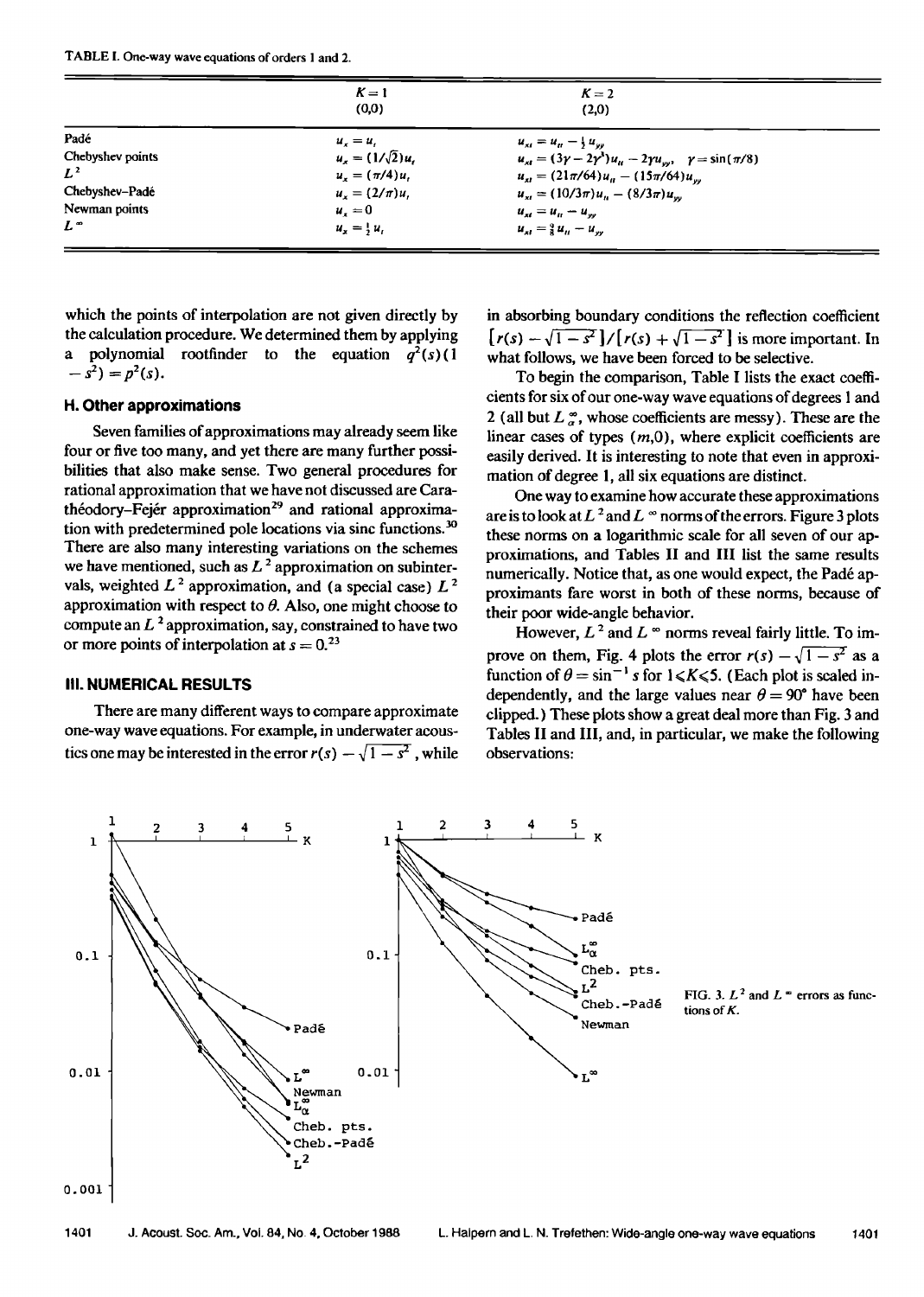



**FIG. 4. Errors**  $r(s) - \sqrt{1-s^2}$  **as functions of**  $\theta = \sin^{-1} s$  **for one-way wave** approximations of orders 1–5. The horizontal axis represents  $\theta$  marked in units of 10<sup> $\circ$ </sup> from 0<sup> $\circ$ </sup> to 90<sup> $\circ$ </sup>. The long tick mark in each plot is the angle  $\alpha$  for the  $L \circ \text{fit}$ .

**( 1 ) Clearly, it is much more difficult for an approximation to be accurate near**  $\theta = 90^\circ$  **than near**  $\theta = 0^\circ$ **.** 

**(2) The Pad6 approximants are by far the best near**   $\theta = 0^{\circ}$ , and by far the worst near  $\theta = 90^{\circ}$ .

(3) At the other extreme, the  $L^{\infty}$  approximant has equiripple behavior throughout  $[-90^\circ, 90^\circ]$ , but pays a **great price for this near**  $\theta = 0^{\circ}$ **.** 

(4) Chebyshev interpolation,  $L<sup>2</sup>$  approximation, and **Chebyshev-Pad6 approximation seem to offer attractive compromises between narrow-angle and wide-angle accuracy.** 

(5) For practical purposes, the  $L^{\infty}_{\alpha}$  approximations are as good as or better than Padé for all  $\theta \in [-90^\circ, 90^\circ]$ . Of **course, the Pad6 approximants are slightly more exact near**   $\theta = 0^{\circ}$ , but their accuracy there is probably unobservable in **applications.** 

To substantiate this last remark, Table IV lists  $L^{\infty}$  er-

**rors on both [** $-\alpha,\alpha$ ] and [ $-90^\circ,90^\circ$ ] for the Padé and L  $\alpha$ approximations of degrees  $K = 1,...,5$ . The L<sup>∞</sup> approximations are considerably better on the subinterval---errors well under 0.1% except in the case  $K = 1$ —and yet they are bet**ter globally, too. In the light of these numbers, it is hard to**  see any advantage to Padé approximations, except simpli**city.** 

**In all of these approximations there is a strong correla**tion between low accuracy near  $\theta = 0^{\circ}$ , high accuracy near  $\theta = 90^{\circ}$ , and concentration of interpolation points near **there. Figure 5 illustrates this phenomenon by displaying the interpolation points for the various approximants in the case**  $K = 5$ **.** 

**It remains to list the coefficients of our various approximations. We will do this in two ways. First, Table V presents**  the interpolation points in  $\theta \in [0^{\circ}, 90^{\circ}]$  for each of the seven approximations and for  $1 \leq K \leq 5$ . These numbers can be used

TABLE II. L<sup>2</sup> errors for various one-way wave equations.

|  | TABLE III. $L^{\infty}$ errors for various one-way wave equations |  |
|--|-------------------------------------------------------------------|--|
|--|-------------------------------------------------------------------|--|

|                  | $K=1$   | $K = 2$ | $K = 3$ | $K = 4$ | $K = 5$ |
|------------------|---------|---------|---------|---------|---------|
|                  | (0,0)   | (2.0)   | (2,2)   | (4.2)   | (4,4)   |
| Padé             | 0.43788 | 0.13332 | 0.06277 | 0.03617 | 0.02342 |
| $L_z^{\infty}$   | 0.43051 | 0.12494 | 0.04375 | 0.01731 | 0.00520 |
| Chebyshev points | 0.33450 | 0.05866 | 0.01629 | 0.00708 | 0.00389 |
| $\mathbf{r}^2$   | 0.31565 | 0.05701 | 0.01514 | 0.00491 | 0.00181 |
| Chebyshev-Padé   | 0.37935 | 0.07488 | 0.01812 | 0.00574 | 0.00234 |
| Newman points    | 1.15470 | 0.20930 | 0.04670 | 0.01394 | 0.00543 |
| L"               | 0.51238 | 0.12524 | 0.04353 | 0.01776 | 0.00850 |

|                  | $K=1$<br>(0,0) | $K = 2$<br>(2,0) | $K = 3$<br>(2,2) | $K = 4$<br>(4,2) | $K = 5$<br>(4,4) |                  | $K = 1$<br>(0,0)    | $K=2$<br>(2,0) | $K = 3$<br>(2,2) | $K = 4$<br>(4,2) | $K = 5$<br>(4,4) |
|------------------|----------------|------------------|------------------|------------------|------------------|------------------|---------------------|----------------|------------------|------------------|------------------|
| Padé             | 0.43788        | 0.13332          | 0.06277          | 0.03617          | 0.02342          | Padé             | 1.00000             | 0.50000        | 0.33333          | 0.25000          | 0.20000          |
| $L_n^{\infty}$   | 0.43051        | 0.12494          | 0.04375          | 0.01731          | 0.00520          | L 2              | 0.99240             | 0.48469        | 0.27961          | 0.17423          | 0.09553          |
| Chebyshev points | 0.33450        | 0.05866          | 0.01629          | 0.00708          | 0.00389          | Chebyshev points | 0.70711             | 0.27060        | 0.15840          | 0.10931          | 0.08234          |
|                  | 0.31565        | 0.05701          | 0.01514          | 0.00491          | 0.00181          | $L^2$            | 0.78540             | 0.29452        | 0.14344          | 0.07875          | 0.04651          |
| Chebyshev-Padé   | 0.37935        | 0.07488          | 0.01812          | 0.00574          | 0.00234          | Chebyshev-Padé   | $0.63662$ $0.21221$ |                | 0.10610          | 0.06366          | 0.04244          |
| Newman points    | 1.15470        | 0.20930          | 0.04670          | 0.01394          | 0.00543          | Newman points    | 1.00000             | 0.25000        | 0.08814          | 0.04564          | 0.02782          |
| L™               | 0.51238        | 0.12524          | 0.04353          | 0.01776          | 0.00850          | L™               | 0.50000             | 0.12500        | 0.04377          | 0.01852          | 0.00850          |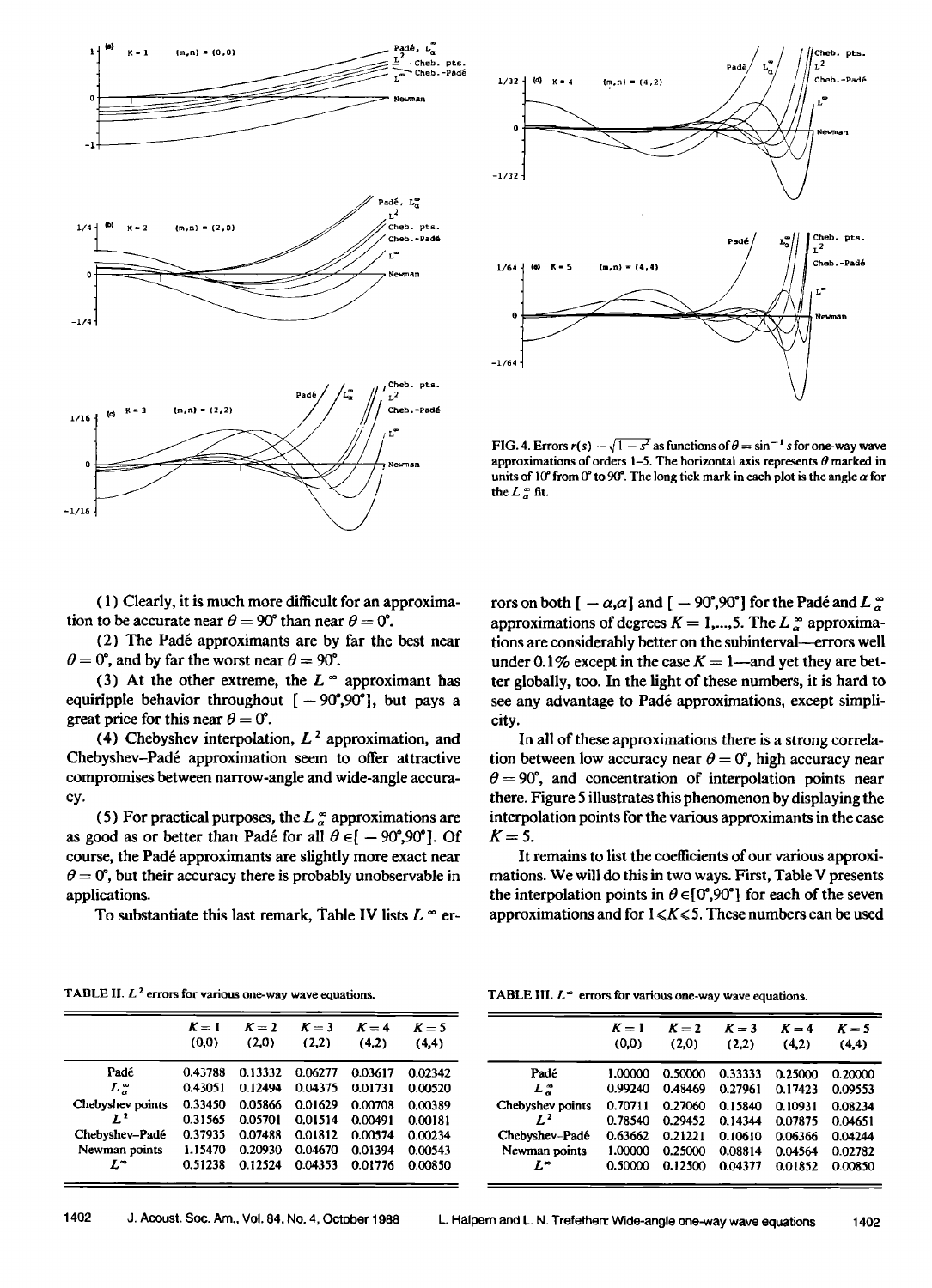**TABLE IV. Comparison of**  $L^{\infty}$  **errors of Padé and**  $L^{\infty}$  **approximations.** 

|   |              |         | $  r(s) - \sqrt{1-s^2}  _{[-a,a]}$ | $  r(s) - \sqrt{1-s^2}  _1$ | 90'.90' L |
|---|--------------|---------|------------------------------------|-----------------------------|-----------|
| Κ | $\alpha$     | Padé    | $L^{\infty}_{a}$                   | Padé                        | L =       |
|   | $10^{\circ}$ | 0.01519 | 0.00760                            | 1.00000                     | 0.99240   |
|   | $20^{\circ}$ | 0.00182 | 0.00023                            | 0.50000                     | 0.48469   |
| 3 | 45°          | 0.00718 | 0.00027                            | 0.33333                     | 0.27961   |
| 4 | 60°          | 0.01250 | 0.00015                            | 0.25000                     | 0.17423   |
| 5 | 75°          | 0.03942 | 0.00024                            | 0.20000                     | 0.09553   |



FIG. 5. Interpolation points in [0°,90°] for various approximations of order  $K = 5$ , type  $(4,4)$ .

## TABLE V. Interpolation points in [0°,90°] (degrees).

|              |       |                       | Chebyshev |        |        | Newman |              |  |  |
|--------------|-------|-----------------------|-----------|--------|--------|--------|--------------|--|--|
| Κ            | Padé  | $L_{\alpha}^{\infty}$ | points    | $L^2$  | $C-P$  | points | $L^{\infty}$ |  |  |
|              | 0.000 | 7.067                 | 45.000    | 38.242 | 50.460 | 90.000 | 60.000       |  |  |
| $\mathbf{z}$ | 0.000 | 7.620                 | 22.500    | 22.137 | 25.781 | 0.000  | 31.396       |  |  |
|              | 0.000 | 18.464                | 67 500    | 64.416 | 73.881 | 90.000 | 81.579       |  |  |
| $\mathbf{3}$ | 0.000 | 11.692                | 15.000    | 18.372 | 18.429 | 0.000  | 26.877       |  |  |
|              | 0.000 | 31.859                | 45.000    | 51.327 | 53.147 | 60.458 | 66.641       |  |  |
|              | 0.000 | 43.469                | 75.000    | 76,607 | 81.421 | 90.000 | 87.015       |  |  |
| 4            | 0.000 | 12.180                | 11.250    | 15.845 | 14.237 | 0.000  | 22.574       |  |  |
|              | 0.000 | 34.245                | 33.750    | 44.977 | 41.832 | 55.848 | 59.742       |  |  |
|              | 0.000 | 50.426                | 56.250    | 67.389 | 66.274 | 71.630 | 79.795       |  |  |
|              | 0.000 | 58.918                | 78.750    | 82.484 | 84.711 | 90.000 | 88.734       |  |  |
| 5            | 0.000 | 13.274                | 9.000     | 15.601 | 11.625 | 0.000  | 20.385       |  |  |
|              | 0.000 | 37.508                | 27.000    | 40.418 | 34.386 | 52.661 | 54.441       |  |  |
|              | 0.000 | 56.150                | 45.000    | 61.656 | 55.553 | 68.415 | 75.497       |  |  |
|              | 0.000 | 68.270                | 63.000    | 76.303 | 73.531 | 77.107 | 85.310       |  |  |
|              | 0,000 | 74.250                | 81.000    | 85.527 | 86.424 | 90.000 | 89.419       |  |  |

**TABLE VI. Coefficients of one-way wave equations in the representation (22).** 

| $\boldsymbol{K}$ | Padé       | $L_a^{\infty}$ | Chebyshev<br>points | $L^2$      | $C-P$      | Newman<br>points | $L^{\infty}$ |
|------------------|------------|----------------|---------------------|------------|------------|------------------|--------------|
|                  | 1.00000    | 0.99240        | 0.70711             | 0.78540    | 0.63662    | 0.00000          | 0.50000      |
| 2                | 1.00000    | 1.00023        | 1.03597             | 1.03084    | 1.06103    | 1.00000          | 1.12500      |
|                  | $-0.50000$ | $-0.51555$     | $-0.76537$          | $-0.73631$ | $-0.84883$ | $-1.00000$       | $-1.00000$   |
| 3                | 1.00000    | 0.99973        | 0.99650             | 0.99250    | 0.99030    | 1.00000          | 0.95651      |
|                  | $-0.75000$ | $-0.80864$     | $-0.91296$          | $-0.92233$ | $-0.94314$ | $-1.00000$       | $-0.94354$   |
|                  | $-0.25000$ | $-0.31657$     | $-0.47258$          | $-0.51084$ | $-0.55556$ | $-0.66976$       | $-0.70385$   |
| 4                | 1.00000    | 1.00015        | 1.00034             | 1.00227    | 1.00161    | 1.00000          | 1.01773      |
|                  | $-1.00000$ | $-1.16394$     | $-1.27073$          | $-1.37099$ | $-1.37170$ | $-1.48698$       | $-1.59644$   |
|                  | 0.12500    | 0.22308        | 0.29660             | 0.38178    | 0.38027    | 0.48698          | 0.57976      |
|                  | $-0.50000$ | $-0.65974$     | $-0.76017$          | $-0.83407$ | $-0.84000$ | $-0.91384$       | $-0.94301$   |
| 5                | 1.00000    | 0.99977        | 0.99997             | 0.99904    | 0.99973    | 1.00000          | 0.99151      |
|                  | $-1.25000$ | $-1.60852$     | $-1.58426$          | $-1.73635$ | $-1.70184$ | $-1.81757$       | $-1.87681$   |
|                  | 0.31250    | 0.61776        | 0.59248             | 0.73920    | 0.70421    | 0.81757          | 0.88536      |
|                  | $-0.75000$ | $-1.11408$     | $-1.08588$          | $-1.25338$ | $-1.20988$ | $-1.35352$       | $-1.46935$   |
|                  | 0.06250    | 0.20832        | 0.18537             | 0.29403    | 0.25926    | 0.37204          | 0.47568      |